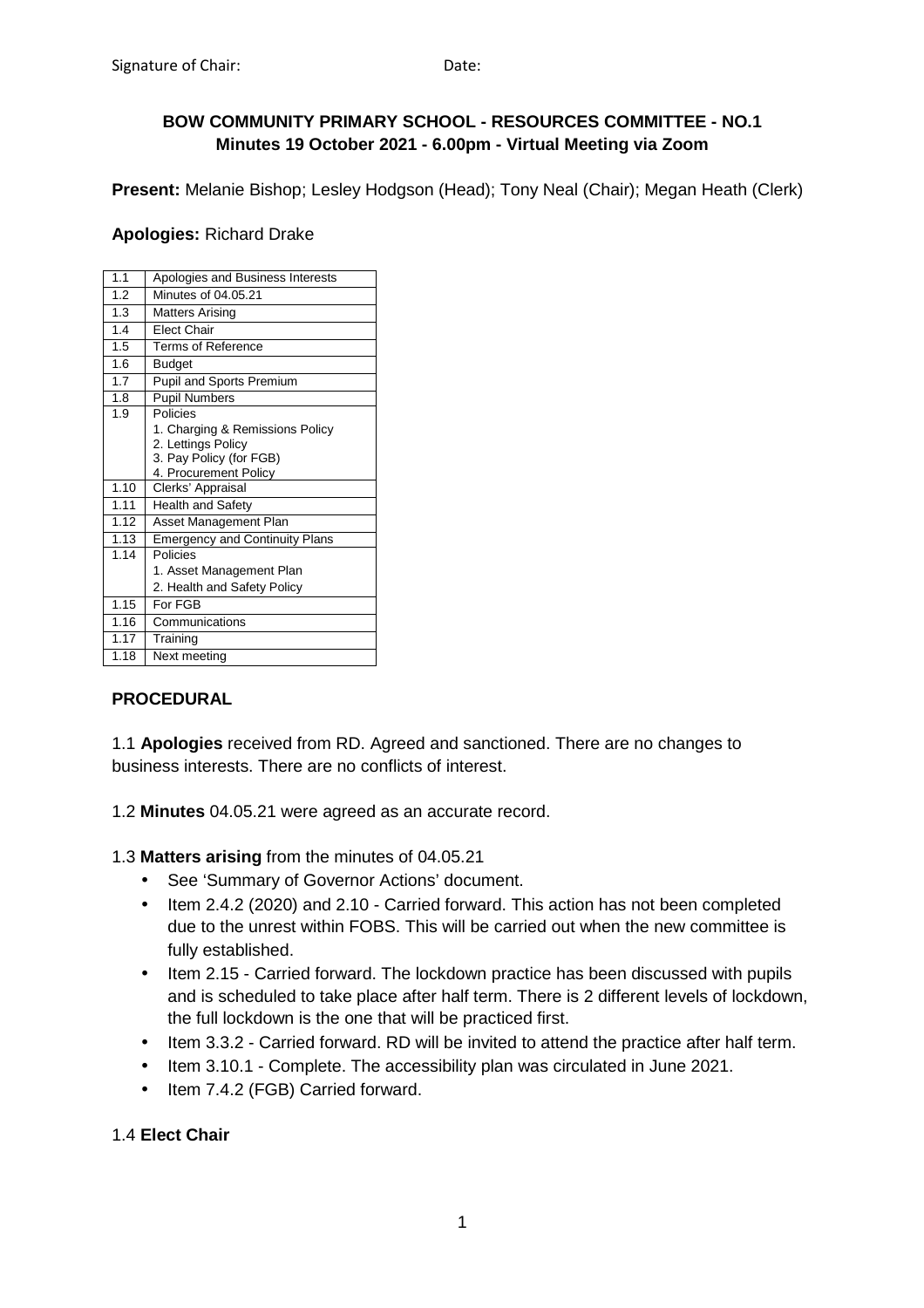- It was noted how it was bad practice for TN to continue as both chair of governors and chair of the resource committee. However, it was also noted how MB cannot currently take on the role and RD cannot be elected in his absence.
- Governors agreed that TN will continue as the chair of resources, with the understanding that it is intended to drop the current committee structure at the end of this academic year, due to large amounts of duplication.

# 1.5 **Terms of Reference**

- These were agreed at FGB1. All governors are happy with their roles.
- The only amendment made to last year's TOR was the addition of the clerks' performance management.

# **FINANCE**

# 1.6 **Budget**

- There are no current figures to review.
- The budget will be recut in November.
- There is a deficit in year 3 of the budget.
- Now that there is a headteacher recruitment plan in place and some new EHCPs have been approved, it is anticipated that the recut may reduce the current deficit, potentially removing it altogether.
- New budget figures will be available to review at FGB3.
- The Devon Funding Consultation has taken place. De-delegation was voted for and agreed.

# 1.7 **Pupil and Sports Premium**

- These are both in place.
- The new pupil premium format has been adopted and the report will be ready for approval at FGB2.
- The Sports Premium report will be compiled in the spring term.

# 1.8 **Pupil Numbers**

- Bow Bears Preschool has 12 pupils that will be moving up to BCPS in September 2022. This is a lower number than in previous years.
- There will likely be extra pupils from preschools outside our catchment and there are a few family homes for sale in the village. This will increase the Bow Bears number of predicted intake for this September.
- The current predicted numbers for 2023 and 2024 are not accurate due to the potential pupils not being of preschool age yet.
- 26 pupils will be leaving in year 6 this year. The reception intake is predicted to be approximately 15. This will have implications for the budget.
- Two 1:1 TAs will be redundant from September due to 4 EHCP pupils leaving. One TA is moving on, however it is hoped the other one may be persuaded to stay on as a general TA.
- An apprentice TA has been employed.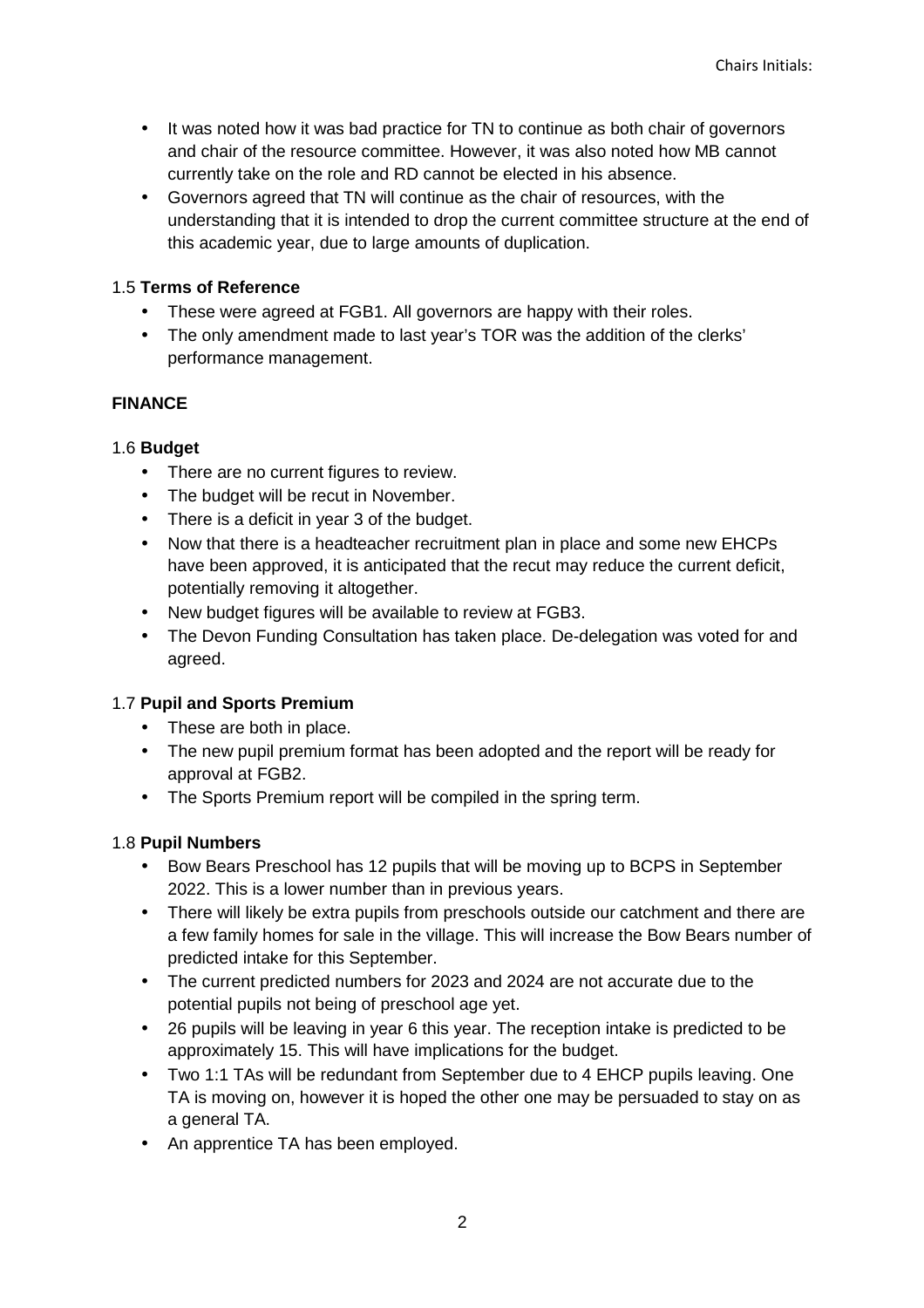# 1.9 **Policies**

## 1.9.1 **Charging & Remissions Policy**

• There has been no change to this policy.

### 1.9.2 **Lettings Policy**

- This is a new model policy from the LA.
- The forms have been amended with our headings.

# **ACTION: LH to inform the office of the amended booking forms.**

### 1.9.3 **Pay Policy**

• This policy is complete and ready for recommendation to FGB.

### 1.9.4 **Procurement Policy**

• There are no changes to this policy.

### 1.9.1 **Charging & Remissions Policy**; 1.9.2 **Lettings Policy**; 1.9.4 **Procurement Policy**

• Policies agreed by governors.

### **PERSONNEL**

#### 1.10 **Clerks' Appraisal**

- The clerk completes a self-assessment which gets reviewed by TN and EB, who then feedback at an appraisal meeting. This covers: training (both already carried out and future training); the year leading up the appraisal; and performance. This happens in the summer term.
- The 6 month review will be carried out in the autumn term with TN.

# **PREMISES**

#### 1.11 **Health and Safety**

- There was an issue raised regarding the FOBS Halloween disco. A parent raised concerns regarding the COVID safe nature of the disco. The LA were contacted and stated how they were happy with the COVID measures in place and that risk assessments were being adhered to.
- There are going to be Christmas performances that parents will be able to attend. This will be done with each class doing individual performances and it being open to parents only (no extended family).
- The landscaping work will be carried out over half term.
- LH and SV are doing a health and safety learning walk. RD will be invited to join them.
- The Legionella risk assessment has been completed by a company that has been employed to flush and disinfect the water system at the end of each summer holiday.
- Governors asked when the next health and safety audit is due.
	- o LH explained that it is expected in 2024.
	- o Governors asked if all the actions from this year's audit have been completed.
		- **EXECUTE:** LH explained that they have. It has been re-issued.

#### **ACTION: LH to invite RD on a health and safety learning walk.**